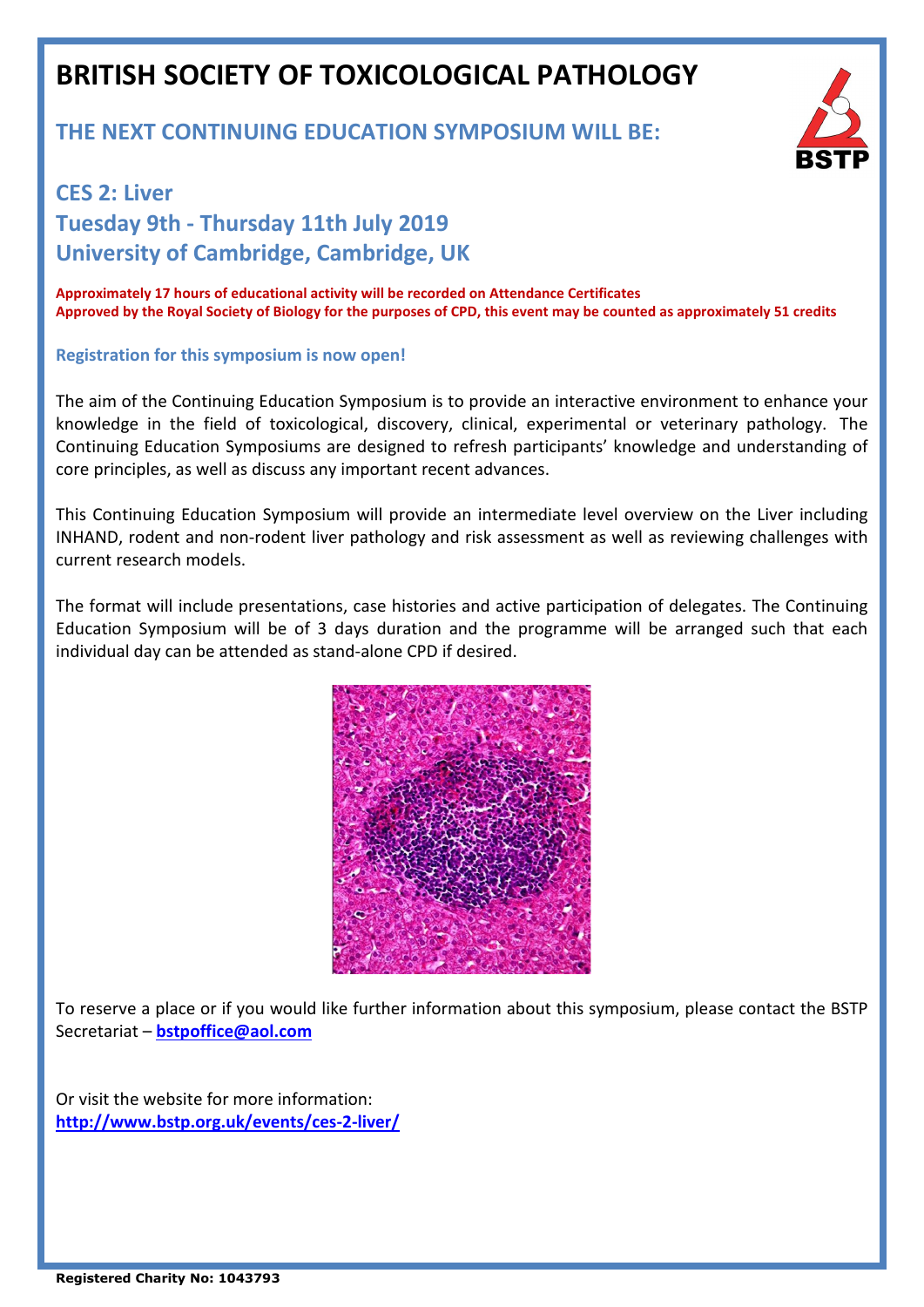## **CES 3: Carcinogenesis March 2020 Department of Pathology, Cambridge, UK**

**Approximately 17 hours of educational activity will be recorded on Attendance Certificates Royal Society of Biology CPD credits will be applied for**

### **Registration for this symposium will open in December 2019**

The aim of the Continuing Education Symposium series is to provide an interactive environment to enhance your knowledge in the field of toxicological, discovery, clinical, experimental or veterinary pathology. The Continuing Education Symposiums are designed to refresh participants' knowledge and understanding of core principles, as well as discuss any important recent advances.

This Continuing Education Symposium will provide an intermediate level overview on Carcinogenesis and the challenges with current research models. Topics to be covered include (but are not limited to): How to understand the relevance/future of rodent 104 week studies; how to interpret carcinogenicity data in the risk assessment of novel chemicals and pharmaceuticals; familiarisation with the latest molecular techniques used in the research and exploration of carcinogenesis; how to differentiate spontaneous from test articlerelated lesions and tumours and, follow real-world case studies to refine your skills and knowledge around regulatory authority.



The format will include presentations, case histories and active participation of delegates. The Continuing Education Symposium will be of 3 days duration and the programme will be arranged such that each individual day can be attended as stand-alone CPD if desired.

To reserve a place or if you would like further information about this symposium, please contact the BSTP Secretariat – **[bstpoffice@aol.com](mailto:bstpoffice@aol.com)**

Keep checking the website for more information: **<http://www.bstp.org.uk/events>**